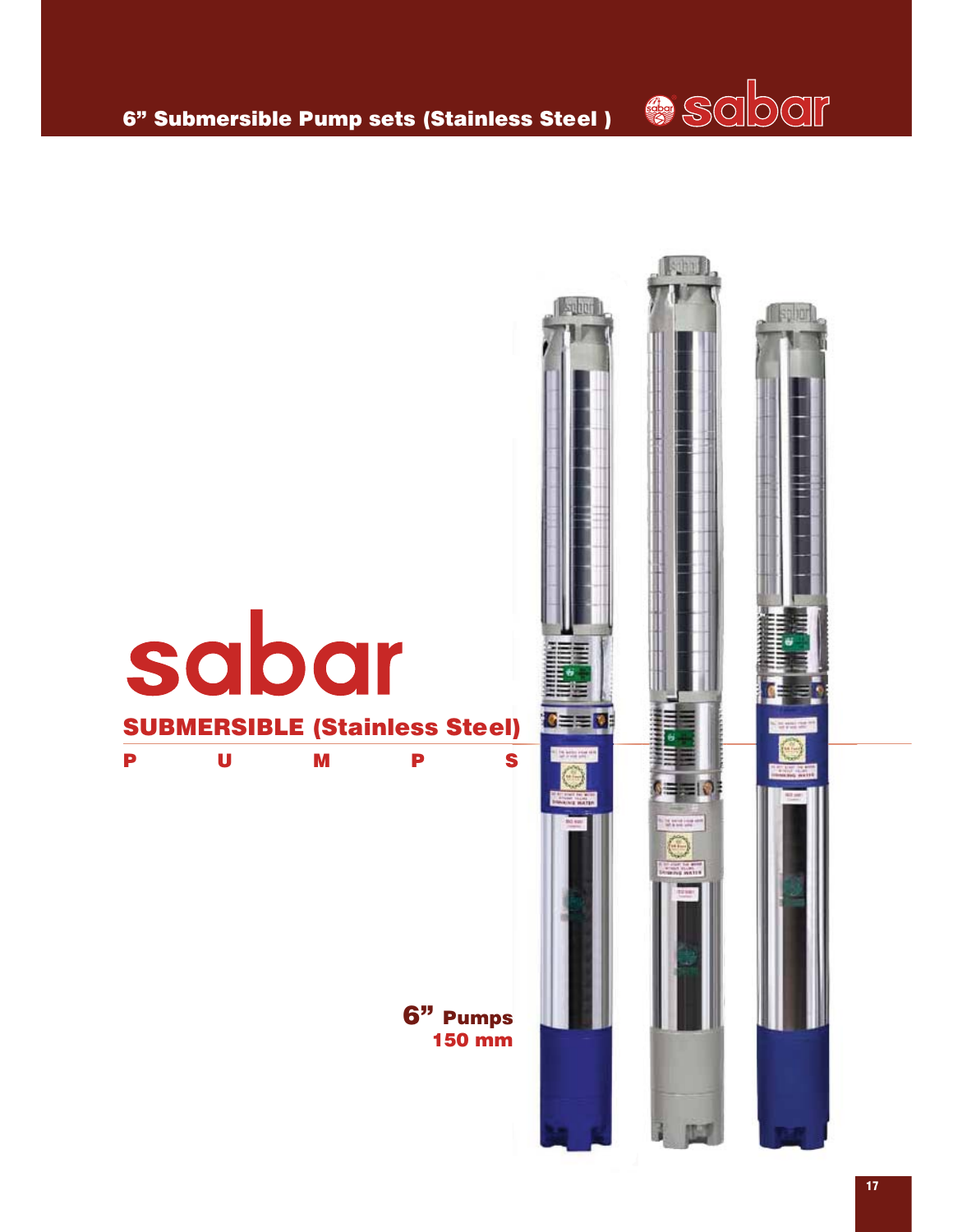# Dimension and weight of 6" submersible motor



| (kgs) |
|-------|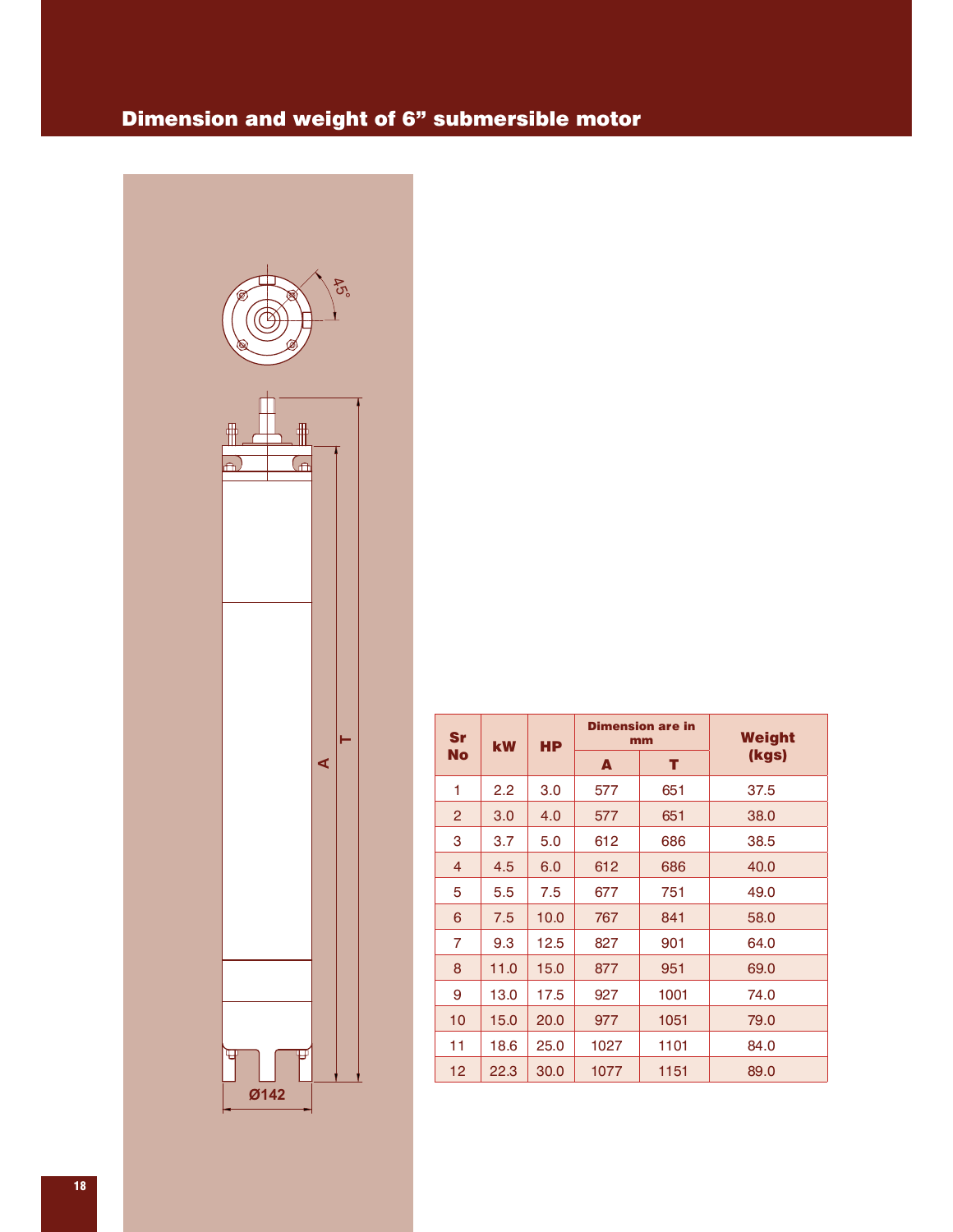

### M6HJM 60 - 6" Submersible Pump set (S. S.)





|                | Type: M6HJM 60 |           |                 |                 |                  |  |  |  |  |  |  |
|----------------|----------------|-----------|-----------------|-----------------|------------------|--|--|--|--|--|--|
|                | Out Let: 50 mm |           |                 |                 |                  |  |  |  |  |  |  |
| Max OD: 142 mm |                |           |                 |                 |                  |  |  |  |  |  |  |
| Sr.            |                |           |                 | <b>PUMP</b>     |                  |  |  |  |  |  |  |
| NO.            | Kw             | <b>HP</b> | <b>Stage</b>    | Length<br>in mm | Weight<br>in kgs |  |  |  |  |  |  |
| 1              | 2.2            | 3.0       | 5               | 507             | 20               |  |  |  |  |  |  |
| 2              | 3.0            | 4.0       | 7               | 579             | 23.4             |  |  |  |  |  |  |
| 3              | 3.7            | 5.0       | 8               | 615             | 25.2             |  |  |  |  |  |  |
| 4              | 4.5            | 6.0       | 10              | 687             |                  |  |  |  |  |  |  |
| 5              | 5.5            | 7.5       | 12 <sup>1</sup> | 759             | 32.1             |  |  |  |  |  |  |
| 6              | 7.5            | 10.0      | 15              | 867             | 37.2             |  |  |  |  |  |  |
| 7              | 7.5            | 10.0      | 16              | 903             | 39               |  |  |  |  |  |  |
| 8              | 9.3            | 12.5      | 20              | 1047            | 45.9             |  |  |  |  |  |  |
| 9              | 11.0           | 15.0      | 24              | 1191            | 52.8             |  |  |  |  |  |  |
| 10             | 13.0           | 17.5      | 27              | 1299            | 58               |  |  |  |  |  |  |
| 11             | 15.0           | 20.0      | 30              | 1407            | 63.1             |  |  |  |  |  |  |
|                |                |           |                 |                 |                  |  |  |  |  |  |  |

|                | Type: M6HJM 60 |               |                 |                                 |     |     |     |                         |     |     |     |  |
|----------------|----------------|---------------|-----------------|---------------------------------|-----|-----|-----|-------------------------|-----|-----|-----|--|
|                | Out Let: 50 mm |               |                 |                                 |     |     |     |                         |     |     |     |  |
| Max OD: 142 mm |                |               |                 |                                 |     |     |     |                         |     |     |     |  |
| Sr.            |                |               |                 |                                 |     |     |     | <b>Flow rate in LPM</b> |     |     |     |  |
| NO.            | <b>Kw</b>      | <b>HP</b>     | <b>Stage</b>    |                                 | 70  | 90  | 110 | 140                     | 160 | 190 | 210 |  |
| 1              | 2.2            | 3.0           | 5               |                                 | 72  | 69  | 66  | 60                      | 54  | 45  | 38  |  |
| $\overline{2}$ | 3.0            | 4.0           | $\overline{7}$  |                                 | 101 | 97  | 92  | 84                      | 76  | 63  | 53  |  |
| 3              | 3.7            | 5.0           | 8               |                                 | 115 | 110 | 106 | 96                      | 86  | 72  | 60  |  |
| 4              | 4.5            | 6.0           | 10 <sup>°</sup> |                                 | 144 | 138 | 132 | 120                     | 108 | 90  | 75  |  |
| 5              | 5.5            | 7.5           | 12 <sup>2</sup> |                                 | 173 | 166 | 158 | 144                     | 130 | 108 | 90  |  |
| 6              | 7.5            | 10.0          | 15              | <b>HEAD IN</b><br><b>METERS</b> | 216 | 208 | 198 | 180                     | 163 | 135 | 113 |  |
| $\overline{7}$ | 7.5            | 10.0          | 16              |                                 | 230 | 221 | 211 | 192                     | 173 | 144 | 120 |  |
| 8              | 9.3            | 12.5          | 20              |                                 | 288 | 276 | 264 | 240                     | 216 | 180 | 150 |  |
| 9              |                | $11.0$   15.0 | 24              |                                 | 346 | 331 | 317 | 288                     | 259 | 216 | 180 |  |
| 10             | 13.0           | 17.5          | 27              |                                 | 389 | 373 | 356 | 324                     | 292 | 243 | 203 |  |
| 11             |                | 15.0 20.0     | 30              |                                 | 432 | 414 | 396 | 360                     | 324 | 270 | 225 |  |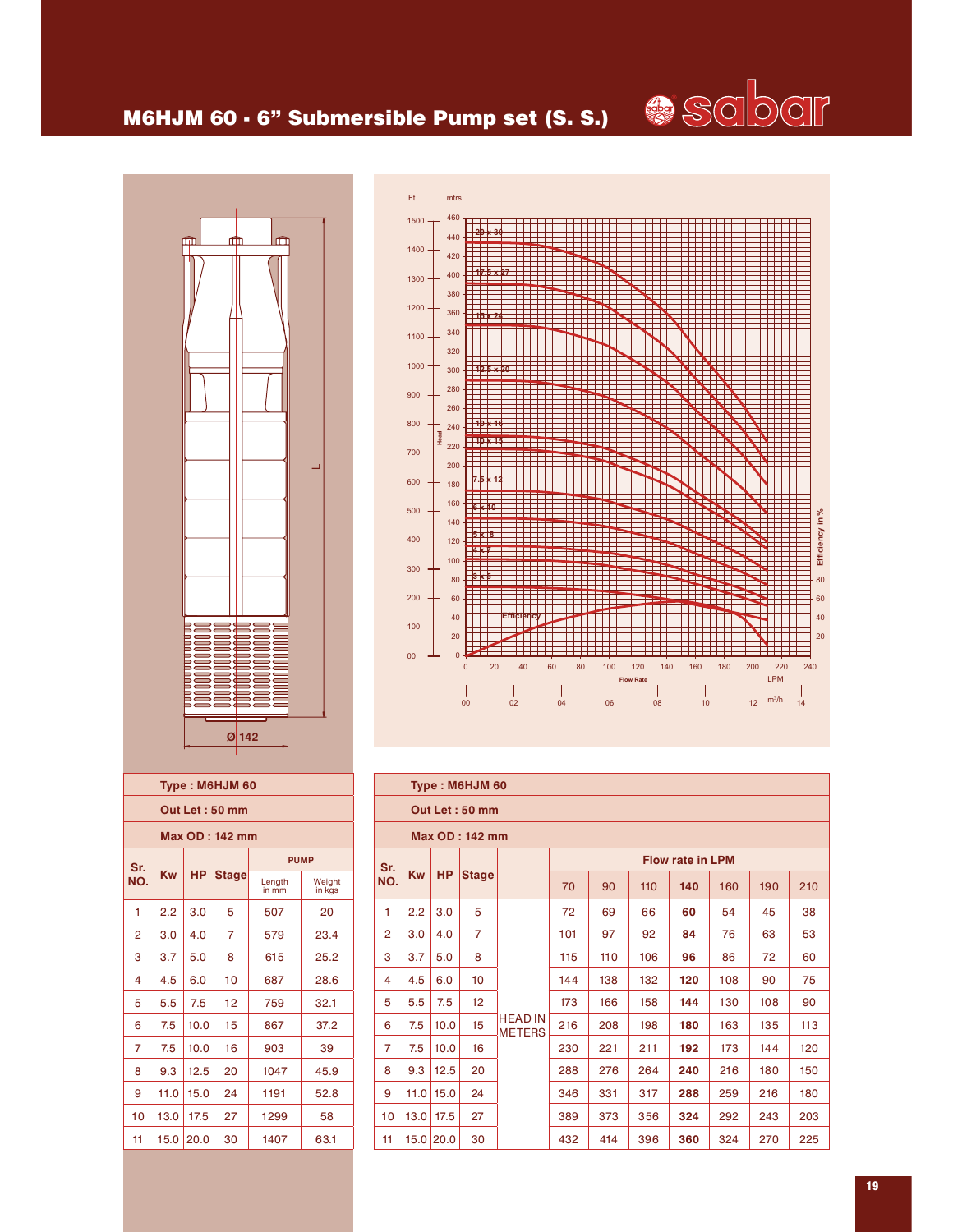### M6HJM 80 - 6" Submersible Pump set (S. S.)





| Type: M6HJM 80 |                |              |  |                              |                  |  |  |  |  |  |  |
|----------------|----------------|--------------|--|------------------------------|------------------|--|--|--|--|--|--|
|                | Out Let: 50 mm |              |  |                              |                  |  |  |  |  |  |  |
|                | Max OD: 142 mm |              |  |                              |                  |  |  |  |  |  |  |
| Sr.            |                |              |  | <b>PUMP</b>                  |                  |  |  |  |  |  |  |
| Kw<br>NO.      | <b>HP</b>      | <b>Stage</b> |  | Length<br>in $\overline{mm}$ | Weight<br>in kgs |  |  |  |  |  |  |
| 1<br>2.2       | 3.0            | 4            |  | 471                          | 18.3             |  |  |  |  |  |  |
| 2<br>3.0       | 4.0            | 5            |  | 507                          | 20               |  |  |  |  |  |  |
| 3<br>3.7       | 5.0            | 6            |  | 543                          | 21.7             |  |  |  |  |  |  |
| 4.5<br>4       | 6.0            | 7            |  | 579                          | 23.4             |  |  |  |  |  |  |
| 5<br>5.5       | 7.5            | 10           |  | 687                          | 28.6             |  |  |  |  |  |  |
| 6<br>7.5       | 10.0           | 12           |  | 759                          | 32.1             |  |  |  |  |  |  |
| 7<br>9.3       | 12.5           | 15           |  | 867                          | 37.2             |  |  |  |  |  |  |
| 8<br>11.0      | 15.0           | 18           |  | 975                          | 42.4             |  |  |  |  |  |  |
| 9<br>13.0      | 17.5           | 21           |  | 1083                         | 47.6             |  |  |  |  |  |  |
| 10<br>15.0     | 20.0           | 24           |  | 1191                         | 52.8             |  |  |  |  |  |  |

|                | Type: M6HJM 80        |                |                |                         |     |     |     |     |     |     |     |  |  |
|----------------|-----------------------|----------------|----------------|-------------------------|-----|-----|-----|-----|-----|-----|-----|--|--|
|                |                       | Out Let: 50 mm |                |                         |     |     |     |     |     |     |     |  |  |
|                | <b>Max OD: 142 mm</b> |                |                |                         |     |     |     |     |     |     |     |  |  |
| Sr.            |                       |                |                | <b>Flow rate in LPM</b> |     |     |     |     |     |     |     |  |  |
| NO.            | <b>Kw</b>             | <b>HP</b>      | <b>Stage</b>   |                         | 80  | 110 | 130 | 180 | 205 | 230 | 250 |  |  |
| 1              | 2.2                   | 3.0            | 4              |                         | 58  | 55  | 53  | 48  | 43  | 36  | 30  |  |  |
| $\overline{2}$ | 3.0                   | 4.0            | 5              |                         | 72  | 69  | 66  | 60  | 54  | 45  | 38  |  |  |
| 3              | 3.7                   | 5.0            | 6              |                         | 86  | 83  | 79  | 72  | 65  | 54  | 45  |  |  |
| 4              | 4.5                   | 6.0            | $\overline{7}$ |                         | 101 | 97  | 92  | 84  | 76  | 63  | 53  |  |  |
| 5              | 5.5                   | 7.5            | 10             | <b>HEAD</b><br>IN       | 144 | 138 | 132 | 120 | 108 | 90  | 75  |  |  |
| 6              | 7.5                   | 10.0           | 12             | <b>METERS</b>           | 173 | 166 | 158 | 144 | 130 | 108 | 90  |  |  |
| $\overline{7}$ | 9.3                   | 12.5           | 15             |                         | 216 | 207 | 198 | 180 | 162 | 135 | 113 |  |  |
| 8              | 11.0                  | 15.0           | 18             |                         | 259 | 248 | 238 | 216 | 194 | 162 | 135 |  |  |
| 9              | 13.0                  | 17.5           | 21             |                         | 302 | 290 | 277 | 252 | 227 | 189 | 158 |  |  |
| 10             | 15.0                  | 20.0           | 24             |                         | 346 | 331 | 317 | 288 | 259 | 216 | 180 |  |  |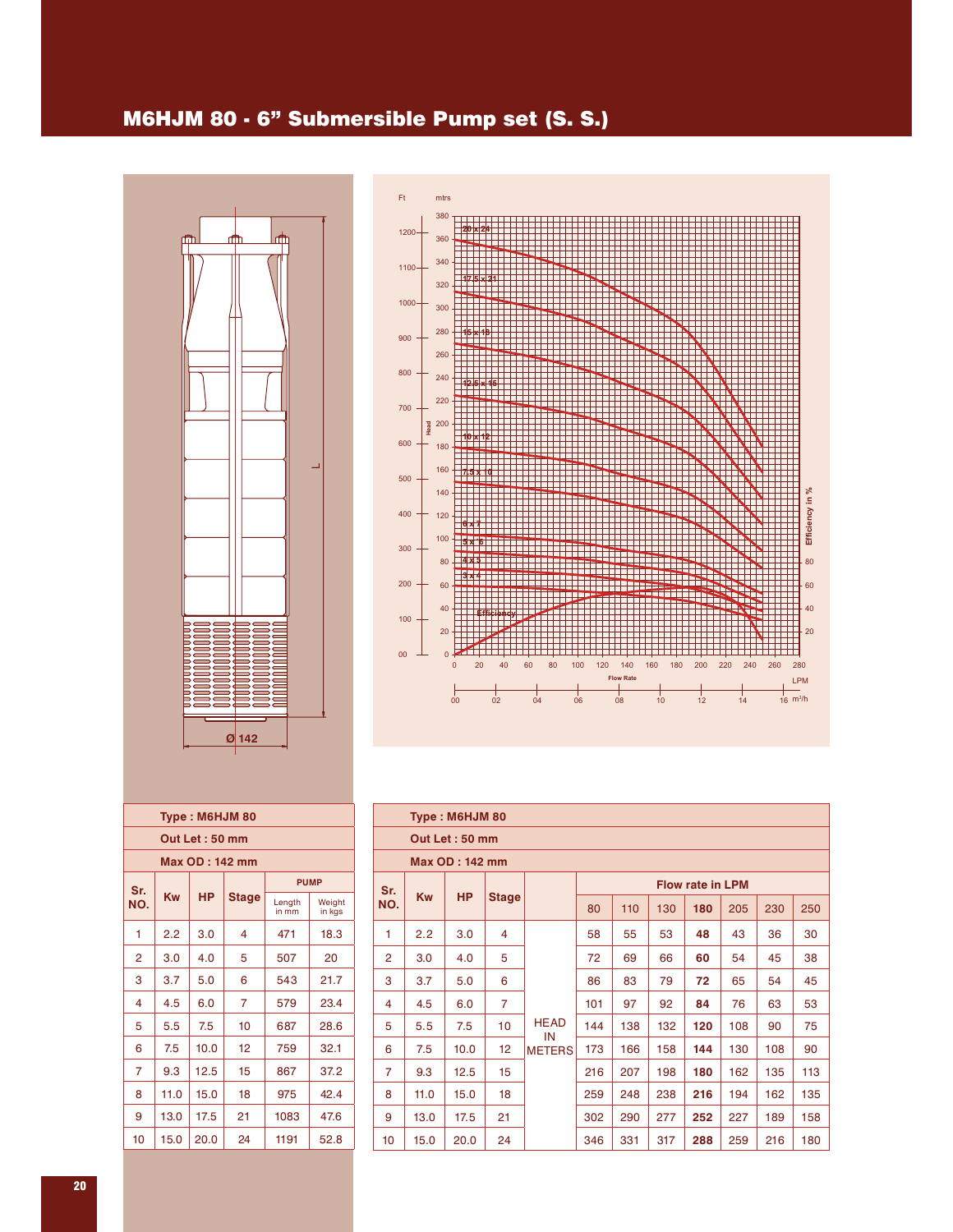# M6HJM 110 - 6" Submersible Pump set (S. S.)



|          | 325            |                                                                                                                |                 |
|----------|----------------|----------------------------------------------------------------------------------------------------------------|-----------------|
|          |                |                                                                                                                |                 |
| $1000 -$ |                |                                                                                                                |                 |
|          | 300            |                                                                                                                |                 |
|          |                |                                                                                                                |                 |
| 900      | 275            |                                                                                                                |                 |
|          |                |                                                                                                                |                 |
|          |                |                                                                                                                |                 |
|          | 250            |                                                                                                                |                 |
| 800      |                |                                                                                                                |                 |
|          |                |                                                                                                                |                 |
|          | 225            |                                                                                                                |                 |
| 700      |                |                                                                                                                |                 |
|          | 200            |                                                                                                                |                 |
|          |                |                                                                                                                |                 |
| 600      |                |                                                                                                                |                 |
|          | 175            |                                                                                                                |                 |
| Head     |                |                                                                                                                |                 |
| 500      |                |                                                                                                                |                 |
|          | 150            |                                                                                                                |                 |
|          |                |                                                                                                                |                 |
|          | 125            |                                                                                                                |                 |
| 400      |                |                                                                                                                | Efficiency in % |
|          |                |                                                                                                                |                 |
|          | 100            |                                                                                                                |                 |
| 300      |                |                                                                                                                |                 |
|          |                |                                                                                                                |                 |
|          | 75             |                                                                                                                | 75              |
| 200      |                |                                                                                                                |                 |
|          | 50             |                                                                                                                | $-50$           |
|          |                |                                                                                                                |                 |
| 100      |                |                                                                                                                |                 |
|          | 25             |                                                                                                                | $-25$           |
|          |                |                                                                                                                |                 |
|          |                |                                                                                                                |                 |
| 00       | $\overline{0}$ |                                                                                                                |                 |
|          |                | 50<br>100<br>150<br>200<br>250<br>300<br>$\overline{0}$                                                        | 350             |
|          |                | <b>Flow Rate</b>                                                                                               | LPM             |
|          | 0 <sup>1</sup> | 12<br>0 <sup>1</sup><br>0 <sup>1</sup><br>14<br>0 <sup>1</sup><br>0 <sup>1</sup><br>1 <sup>1</sup><br>18<br>16 | $20 \, m^3/h$   |

|                       | Type: M6HJM 110 |           |              |                              |                  |  |  |  |  |  |
|-----------------------|-----------------|-----------|--------------|------------------------------|------------------|--|--|--|--|--|
|                       | Out Let: 50 mm  |           |              |                              |                  |  |  |  |  |  |
| <b>Max OD: 142 mm</b> |                 |           |              |                              |                  |  |  |  |  |  |
| Sr.                   |                 |           | <b>PUMP</b>  |                              |                  |  |  |  |  |  |
| NO.                   | Kw              | <b>HP</b> | <b>Stage</b> | Length<br>in $\overline{mm}$ | Weight<br>in kgs |  |  |  |  |  |
| 1                     | 2.2             | 3.0       | 3            | 435                          | 16.5             |  |  |  |  |  |
| $\overline{2}$        | 3.0             | 4.0       | 4            | 471                          | 18.3             |  |  |  |  |  |
| 3                     | 3.7             | 5.0       | 5            | 507                          | 20               |  |  |  |  |  |
| 4                     | 4.5             | 6.0       | 6            | 543                          | 21.7             |  |  |  |  |  |
| 5                     | 5.5             | 7.5       | 8            | 615                          | 25.2             |  |  |  |  |  |
| 6                     | 7.5             | 10.0      | 10           | 687                          | 28.6             |  |  |  |  |  |
| $\overline{7}$        | 9.3             | 12.5      | 12           | 759                          | 32.1             |  |  |  |  |  |
| 8                     | 11.0            | 15.0      | 15           | 867                          | 37.2             |  |  |  |  |  |
| 9                     | 13.0            | 17.5      | 18           | 975<br>42.4                  |                  |  |  |  |  |  |
| 10                    | 15.0            | 20.0      | 20           | 1047                         | 45.9             |  |  |  |  |  |
|                       |                 |           |              |                              |                  |  |  |  |  |  |

|                                | Type: M6HJM 110 |              |                 |                     |     |     |     |     |     |     |     |  |  |
|--------------------------------|-----------------|--------------|-----------------|---------------------|-----|-----|-----|-----|-----|-----|-----|--|--|
|                                | Out Let: 50 mm  |              |                 |                     |     |     |     |     |     |     |     |  |  |
| <b>Max OD: 142 mm</b>          |                 |              |                 |                     |     |     |     |     |     |     |     |  |  |
| <b>Flow rate in LPM</b><br>Sr. |                 |              |                 |                     |     |     |     |     |     |     |     |  |  |
| <b>Kw</b><br>NO.               | <b>HP</b>       | <b>Stage</b> |                 | 140                 | 170 | 195 | 235 | 260 | 290 | 310 |     |  |  |
| 1                              | 2.2             | 3.0          | 3               |                     | 43  | 41  | 40  | 36  | 32  | 27  | 23  |  |  |
| $\overline{2}$                 | 3.0             | 4.0          | 4               |                     | 58  | 55  | 53  | 48  | 43  | 36  | 30  |  |  |
| 3                              | 3.7             | 5.0          | 5               |                     | 72  | 69  | 66  | 60  | 54  | 45  | 38  |  |  |
| 4                              | 4.5             | 6.0          | 6               |                     | 86  | 83  | 79  | 72  | 65  | 54  | 45  |  |  |
| 5                              | 5.5             | 7.5          | 8               | <b>HEAD</b>         | 115 | 110 | 106 | 96  | 86  | 72  | 60  |  |  |
| 6                              | 7.5             | 10.0         | 10 <sup>1</sup> | IN<br><b>METERS</b> | 144 | 138 | 132 | 120 | 108 | 90  | 75  |  |  |
| $\overline{7}$                 | 9.3             | 12.5         | 12 <sup>2</sup> |                     | 173 | 166 | 158 | 144 | 130 | 108 | 90  |  |  |
| 8                              | 11.0            | 15.0         | 15              |                     | 216 | 207 | 198 | 180 | 162 | 135 | 113 |  |  |
| 9                              | 13.0            | 17.5         | 18              |                     | 259 | 248 | 238 | 216 | 194 | 162 | 135 |  |  |
| 10                             |                 | 15.0 20.0    | 20              |                     | 288 | 276 | 264 | 240 | 216 | 180 | 150 |  |  |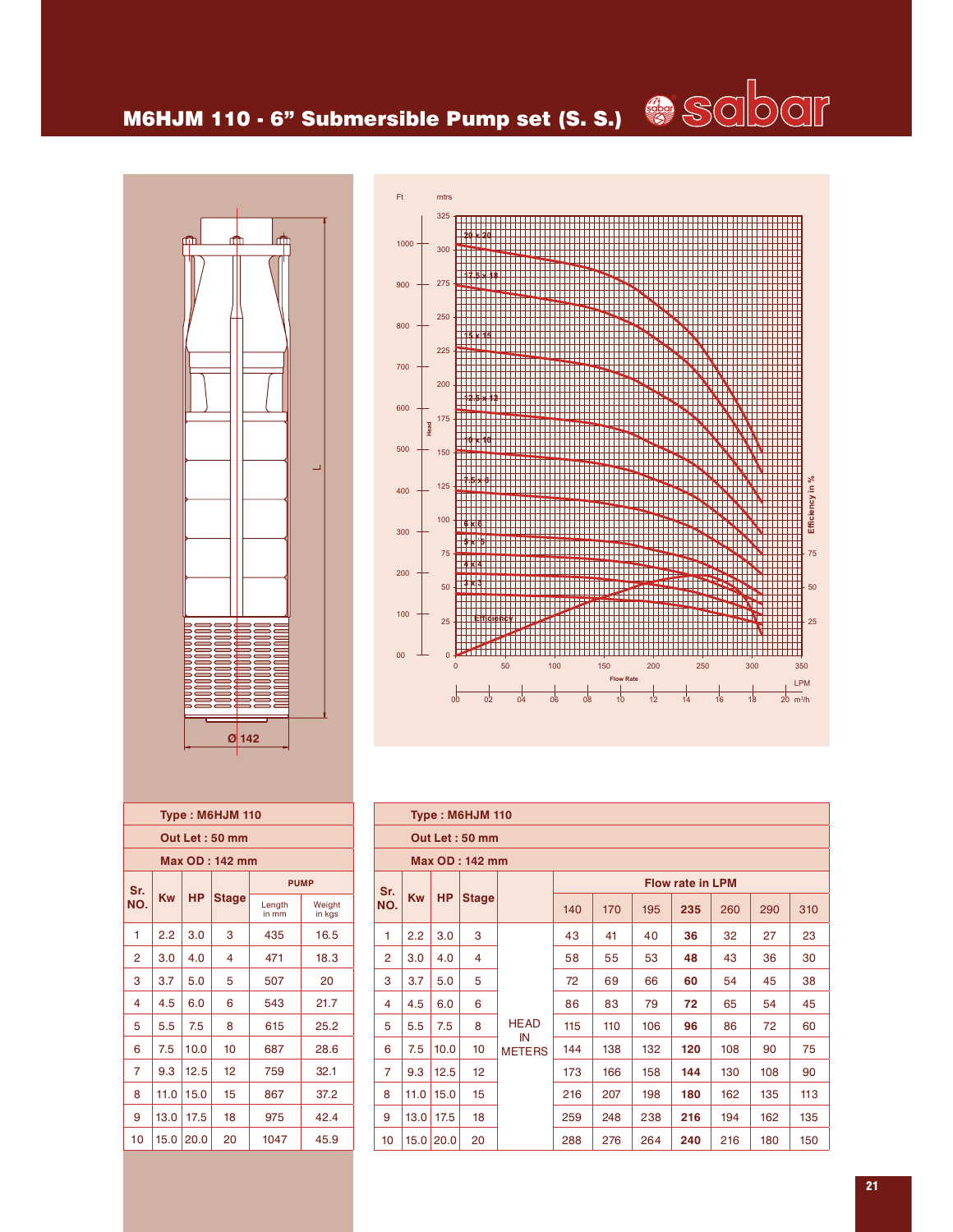### M6HIM 51 - 6" Submersible Pump set (S. S.)





|                | Type: M6HIM 51        |      |                  |                              |                  |  |  |  |  |  |  |
|----------------|-----------------------|------|------------------|------------------------------|------------------|--|--|--|--|--|--|
|                |                       |      | Out Let: 63.5 mm |                              |                  |  |  |  |  |  |  |
|                | <b>Max OD: 142 mm</b> |      |                  |                              |                  |  |  |  |  |  |  |
| Sr.            |                       |      |                  | <b>PUMP</b>                  |                  |  |  |  |  |  |  |
| NO.            | Kw                    | HP   | Stage            | Length<br>in $\overline{mm}$ | Weight<br>in kgs |  |  |  |  |  |  |
| 1              | 2.2                   | 3.0  | 3                | 423                          | 15.7             |  |  |  |  |  |  |
| $\overline{2}$ | 3.7                   | 5.0  | 4                | 470                          | 17.6             |  |  |  |  |  |  |
| 3              | 4.5                   | 6.0  | 5                | 517                          | 19.6             |  |  |  |  |  |  |
| 4              | 5.5                   | 7.5  | 6                | 564                          | 21.5             |  |  |  |  |  |  |
| 5              | 7.5                   | 10.0 | 8                | 658                          | 25.3             |  |  |  |  |  |  |
| 6              | 9.3                   | 12.5 | 10               | 752                          | 29.2             |  |  |  |  |  |  |
| 7              | 11.0                  | 15.0 | 12               | 846                          | 33               |  |  |  |  |  |  |
| 8              | 13.0                  | 17.5 | 14               | 940                          | 36.9             |  |  |  |  |  |  |
| 9              | 15.0                  | 20.0 | 16               | 1034                         | 40.7             |  |  |  |  |  |  |
| 10             | 16.8                  | 22.5 | 18               | 44.6                         |                  |  |  |  |  |  |  |
| 11             | 18.7                  | 25.0 | 20               | 1222                         | 48.4             |  |  |  |  |  |  |
|                |                       |      |                  |                              |                  |  |  |  |  |  |  |

|                | Type: M6HIM 51 |           |                  |               |                         |     |     |     |     |     |     |  |  |
|----------------|----------------|-----------|------------------|---------------|-------------------------|-----|-----|-----|-----|-----|-----|--|--|
|                |                |           | Out Let: 63.5 mm |               |                         |     |     |     |     |     |     |  |  |
|                | Max OD: 142 mm |           |                  |               |                         |     |     |     |     |     |     |  |  |
| Sr.            |                | <b>HP</b> |                  |               | <b>Flow rate in LPM</b> |     |     |     |     |     |     |  |  |
| NO.            | <b>Kw</b>      |           | <b>Stage</b>     |               | 150                     | 205 | 240 | 305 | 365 | 450 | 500 |  |  |
| 1              | 2.2            | 3.0       | 3                |               | 43                      | 41  | 40  | 36  | 32  | 27  | 23  |  |  |
| $\overline{2}$ | 3.7            | 5.0       | 4                |               | 58                      | 55  | 53  | 48  | 43  | 36  | 30  |  |  |
| 3              | 4.5            | 6.0       | 5                |               | 72                      | 69  | 66  | 60  | 54  | 45  | 38  |  |  |
| 4              | 5.5            | 7.5       | 6                |               | 86                      | 83  | 79  | 72  | 65  | 54  | 45  |  |  |
| 5              | 7.5            | 10.0      | 8                | <b>HEAD</b>   | 115                     | 110 | 106 | 96  | 86  | 72  | 60  |  |  |
| 6              | 9.3            | 12.5      | 10 <sup>1</sup>  | IN            | 144                     | 138 | 132 | 120 | 108 | 90  | 75  |  |  |
| 7              | 11.0           | 15.0      | 12               | <b>METERS</b> | 173                     | 166 | 158 | 144 | 130 | 108 | 90  |  |  |
| 8              | 13.0           | 17.5      | 14               |               | 202                     | 193 | 185 | 168 | 151 | 126 | 105 |  |  |
| 9              | 15.0           | 20.0      | 16               |               | 230                     | 221 | 211 | 193 | 173 | 144 | 120 |  |  |
| 10             | 16.8           | 22.5      | 18               |               | 259                     | 248 | 238 | 216 | 194 | 162 | 135 |  |  |
| 11             | 18.7           | 25.0      | 20               |               | 288                     | 276 | 264 | 240 | 216 | 180 | 150 |  |  |